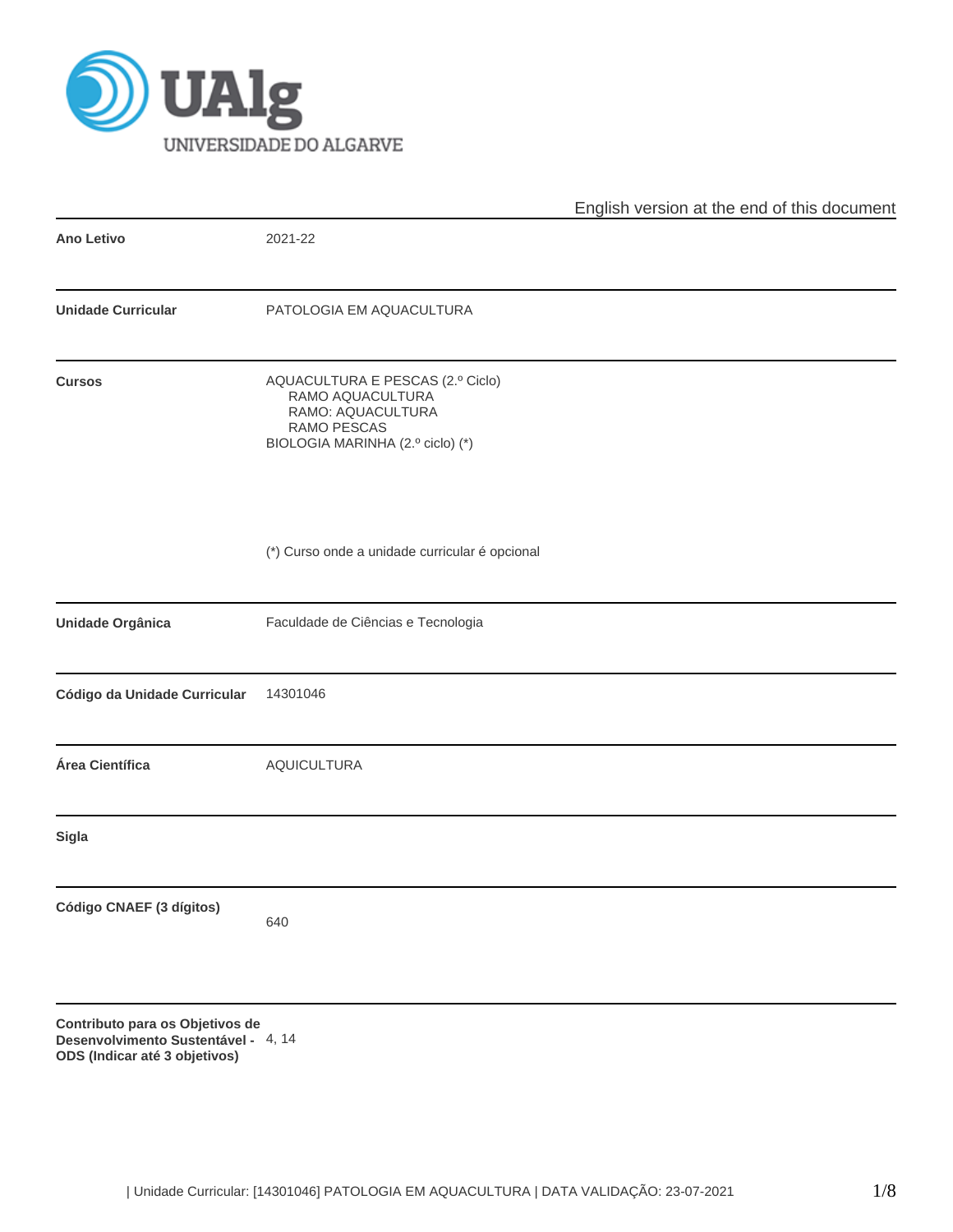

**Línguas de Aprendizagem**

Português-PT ou Inglês-EN

**Modalidade de ensino**

Presencial

**Docente Responsável Rui Manuel Cabral e Silva** 

| <b>I DOCENTE</b>            | <b>TIPO DE AULA</b> | <b>TURMAS</b> | <b>TOTAL HORAS DE CONTACTO (*)</b> |
|-----------------------------|---------------------|---------------|------------------------------------|
| I Rui Manuel Cabral e Silva | םד ה                | $-1.$ TD1     | $\cdot$                            |

\* Para turmas lecionadas conjuntamente, apenas é contabilizada a carga horária de uma delas.

| <b>ANO</b> | <b>PERIODO DE FUNCIONAMENTO*</b> | <b>HORAS DE CONTACTO</b> | <b>HORAS TOTAIS DE TRABALHO</b> | <b>ECTS</b> |
|------------|----------------------------------|--------------------------|---------------------------------|-------------|
| -10        | S <sub>2</sub>                   | 15T: 10TP                | 78                              |             |

\* A-Anual;S-Semestral;Q-Quadrimestral;T-Trimestral

### **Precedências**

Sem precedências

# **Conhecimentos Prévios recomendados**

Conhecimentos da biologia e fisiologia dos organismos aquáticos.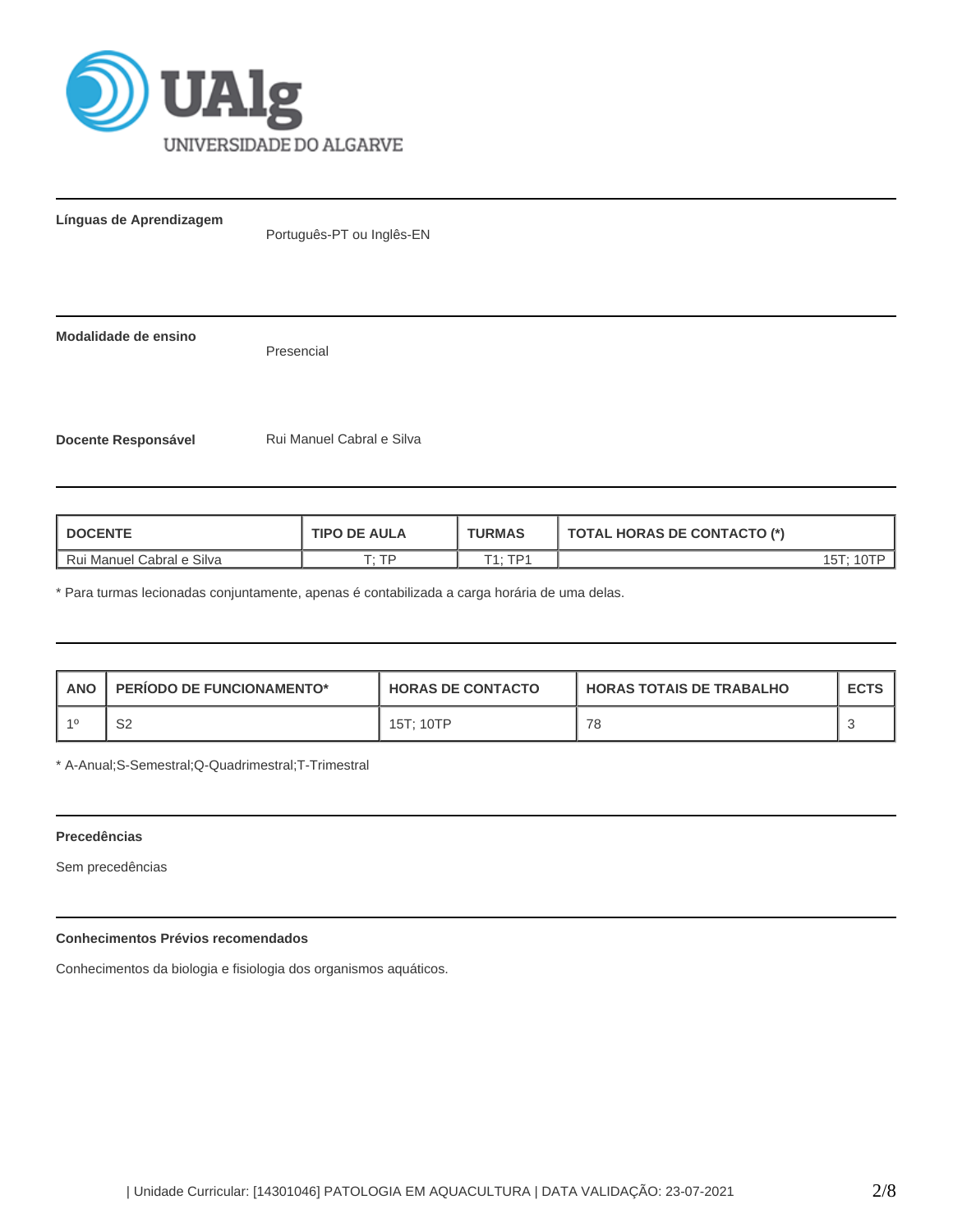

### **Objetivos de aprendizagem (conhecimentos, aptidões e competências)**

Pretende-se dotar os estudantes de conhecimentos que lhes permitam:

- reconhecer as patologias mais relevantes em aquacultura (qualidade de água, bactérias, parasitas, vírus e fungos);

- entender a importância ecológica/económica de surtos de doença e os diferentes processos de infecção;

- compreender como se previnem e combatem as patologias, adquirindo conhecimentos sobre os principais métodos de prevenção, tais como manipulação e higiene, bem como sobre o sistema imunológico e a utilização de vacinas e immunoestimulantes;

Na parte TP os alunos devem ser capazes de realizar necrópsias a peixes, recolher amostras bacteriológicas e parasitológicas, e realizar técnicas de diagnóstico gerais e específicas. Estes conhecimentos permitirão aos alunos entender o processo de diagnóstico de uma doença.

### **Conteúdos programáticos**

Componente Teórica Factores mais comuns que levam ao aparecimento de doenças. Revisão de anatomia e fisiologia de peixes. Epizootologia - definições. Qualidade de água e doenças. Bactérias causadoras de doenças em peixes, exemplos. Parasitas de peixes, exemplos de diferentes organismos. Vírus causadores de doenças em peixes, exemplos. Organismos patogénicos em cultivo de crustáceos e moluscos. As diferenças para com os peixes. Doenças e origem não patogénica. A vacinação e immuno-estimulação.

#### Componente Teórico-prática

Normas para o envio e recolha de peixes. Análise da qualidade de água do circuito experimental. Realização de necrópsia a peixes: recolha asséptica de material para diagnóstico bacteriológico e virológico. Isolamento e identificação de bactérias patogénicas em peixes. Identificação de organismos parasitas de peixes. Recolha e identificação de bactérias e parasitas em bivalves (extra)

#### **Metodologias de ensino (avaliação incluída)**

A abordagem dos diversos temas dos conteúdos programáticos terá uma componente expositiva dado pelo docente, integrada com a pesquisa autónoma feita pelos estudantes (individual ou grupo) e complementada pela discussão do tema.

A avaliação contínua, tem três componentes obrigatórias:

- participação nas e-atividades (online), que vão sendo propostas pelo docente (15%);
- apresentação individual, oral e escrita (35%) sobre tema pesquisado;
- prova escrita (frequência) (50%), sobre os conceitos teóricos e práticos abordados ao longo do semestre.

Dispensa de exame final se a classificação da frequência for => 9,5. O exame final tem o mesmo peso (50%) da frequência. Uma nota inferior a 9,5 em qualquer uma das três componentes, significa reprovação. Está prevista a possibilidade de trabalho-extra, neste caso.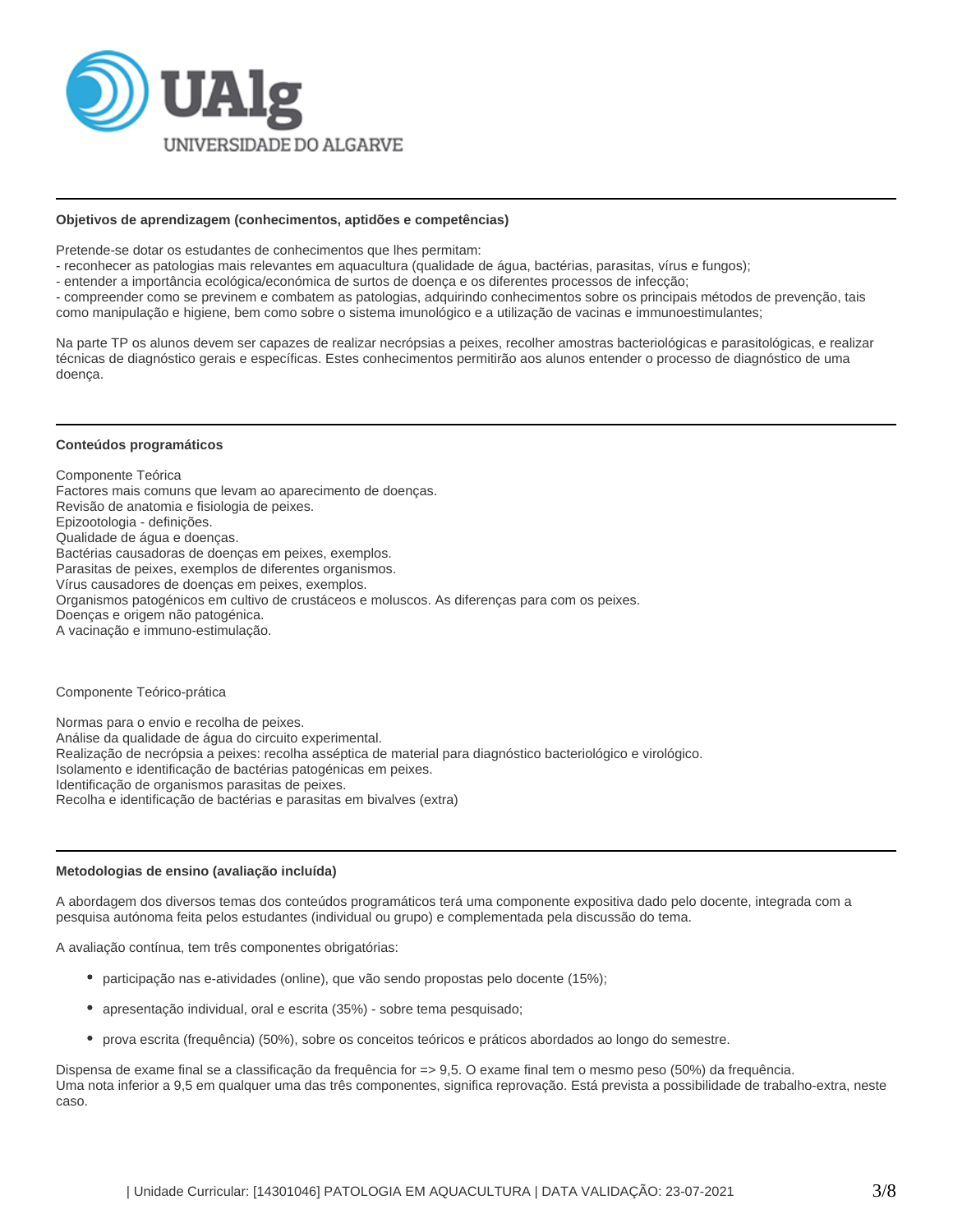

# **Bibliografia principal**

BULLER N. (2004). Bacteria from fish and other aquatic animals, a practical identification manual. CABI Publishing. EIRAS J. (1994). Elementos de ictioparasitologia. Fundação Eng. António de Almeida. ELLIS E. (1985). Fish and shellfish pathology. Academic Press. WOO P. & BRUNO D. (2010). Fish diseases and disorders: viral, bacterial and fungal infections (v. 3). CABI Publishing. WOO P. (2006). Fish diseases and disorders: protozoan and metazoan infections (v. 1). CABI Publishing. NOGA E. (2010). Fish Disease: Diagnosis and Treatment (2<sup>nd</sup> Ed.). Wiley-Blackwell. ROBERTS R. (2012). Fish Pathology (4<sup>th</sup> Ed.). Wiley-Blackwell. WOO P., BRUNO D.W. & LIM L. (2010). Diseases and Disorders of Finfish in Cage Culture. CABI Publishing. ROHDE K. (2005). Marine parasitology. CABI Publishing. IWAMA G. & NAKANISHI T. (1996). The fish immune system. Organism, Pathogen and Environment. Academic Press.

WHITMAN K. (2004). Finfish and shellfish bacteriology. Manual techniques and procedures. Iowa State Press.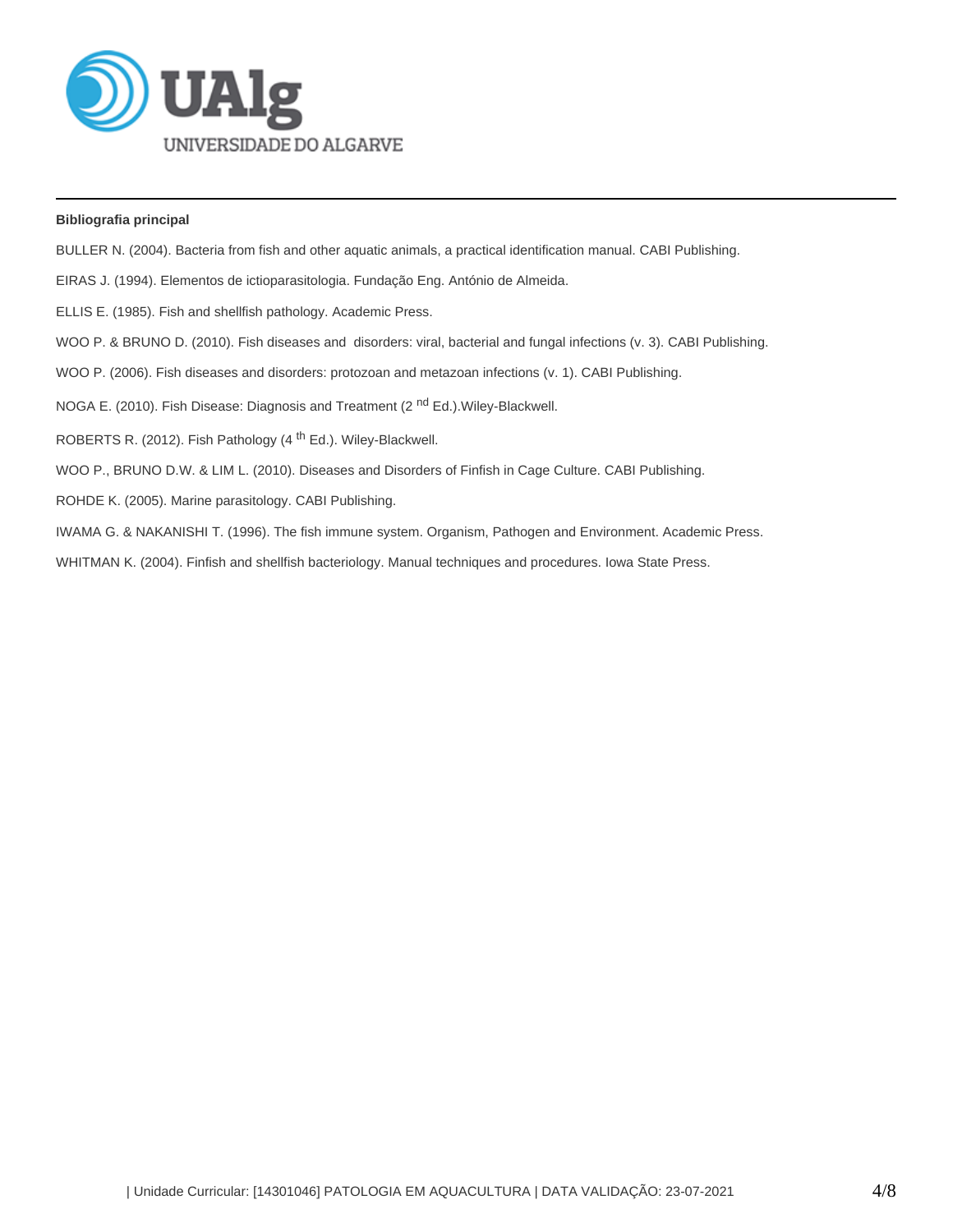

| <b>Academic Year</b>                                                                                   | 2021-22                                                                    |  |  |  |  |  |
|--------------------------------------------------------------------------------------------------------|----------------------------------------------------------------------------|--|--|--|--|--|
| <b>Course unit</b>                                                                                     | PATHOLOGY IN AQUACULTURE                                                   |  |  |  |  |  |
| <b>Courses</b>                                                                                         | AQUACULTURE AND FISHERIES<br>BRANCH AQUACULTURE<br><b>BRANCH FISHERIES</b> |  |  |  |  |  |
|                                                                                                        | MARINE BIOLOGY (*)<br>(*) Optional course unit for this course             |  |  |  |  |  |
|                                                                                                        |                                                                            |  |  |  |  |  |
| <b>Faculty / School</b>                                                                                | FACULTY OF SCIENCES AND TECHNOLOGY                                         |  |  |  |  |  |
| <b>Main Scientific Area</b>                                                                            |                                                                            |  |  |  |  |  |
| Acronym                                                                                                |                                                                            |  |  |  |  |  |
| <b>CNAEF code (3 digits)</b>                                                                           | 640                                                                        |  |  |  |  |  |
| <b>Contribution to Sustainable</b><br><b>Development Goals - SGD</b><br>(Designate up to 3 objectives) | 4, 14                                                                      |  |  |  |  |  |
| Language of instruction                                                                                | Portuguese-PT or English-EN                                                |  |  |  |  |  |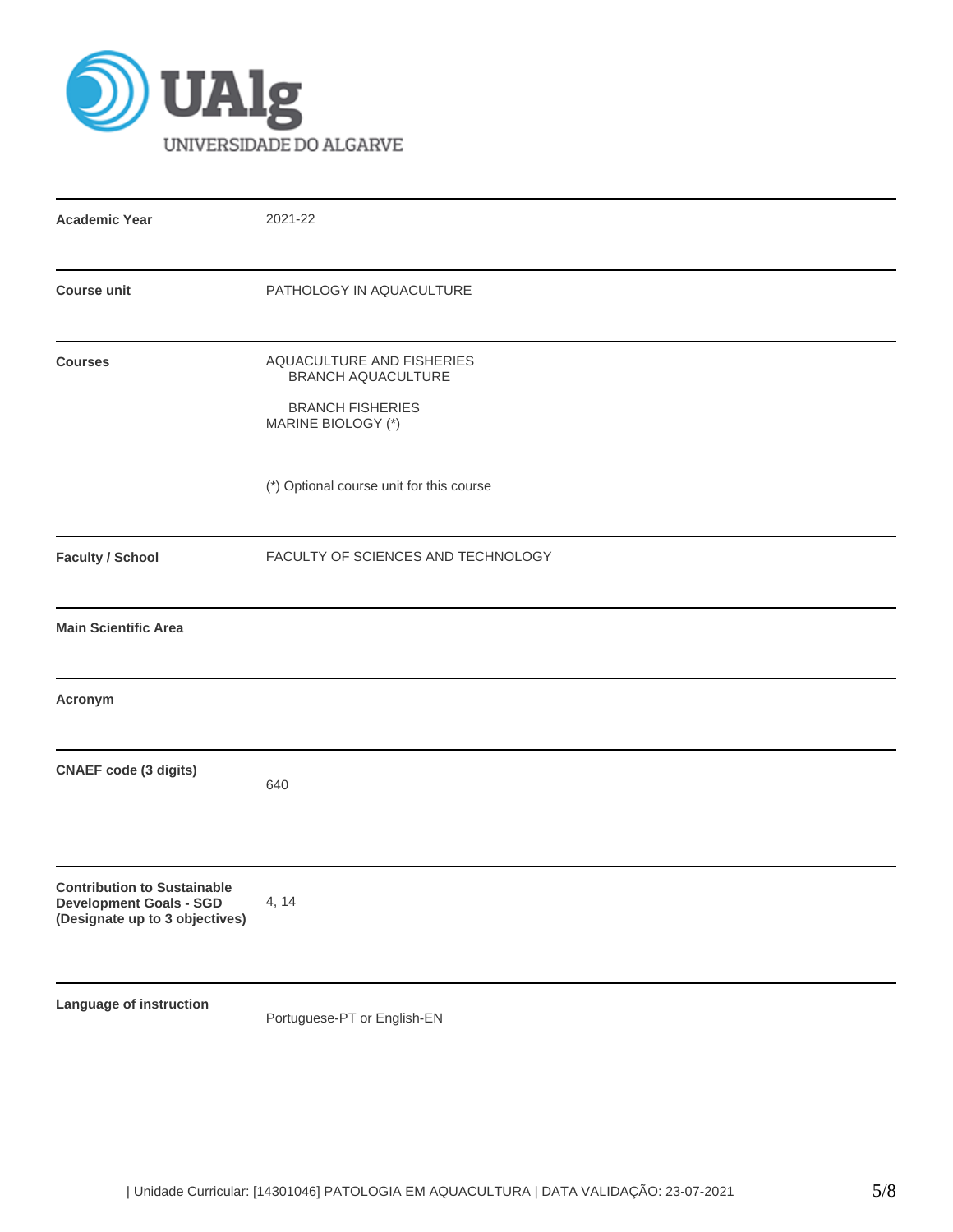

**Teaching/Learning modality**

class attendance

**Coordinating teacher** Rui Manuel Cabral e Silva

| Teaching staff                                                        | <b>Type</b> | <b>Classes</b> | Hours (*) |
|-----------------------------------------------------------------------|-------------|----------------|-----------|
| Rui Manuel Cabral e Silva                                             | סד ּד       | T1. TD1        |           |
| * Ear elecces tought jointly it is only occounted the workload of one |             |                |           |

or classes taught jointly, it is only accounted the workload of one.

| Con<br>hours<br>$ -$ | $\overline{\phantom{a}}$ |     | D. | $\mathbf{r}$ |   |          |     | Total |
|----------------------|--------------------------|-----|----|--------------|---|----------|-----|-------|
|                      |                          | II1 | ШΟ | IІC          | Ш | ШC<br>II | IІC | 170   |

T - Theoretical; TP - Theoretical and practical ; PL - Practical and laboratorial; TC - Field Work; S - Seminar; E - Training; OT - Tutorial; O - Other

### **Pre-requisites**

no pre-requisites

### **Prior knowledge and skills**

Knowledge of the biology and physiology of aquatic organisms

### **The students intended learning outcomes (knowledge, skills and competences)**

It is intended to equip students with knowledge that will allow them:

- understand the ecological / economic importance of disease outbreaks and the different infection processes;

- recognize the most relevant pathologies in aquaculture (water quality, bacteria, parasites, viruses and fungi);

- understanding how to prevent and combat pathologies by acquiring knowledge about the main prevention methods, such as handling and hygiene, as well as on the immune system and the use of vaccines and immunostimulants;

In the TP section students should be able to perform necropsies on fish, collect bacteriological and parasitological samples, and perform general and specific diagnostic techniques. This knowledge will enable students to understand the process of diagnosing a disease.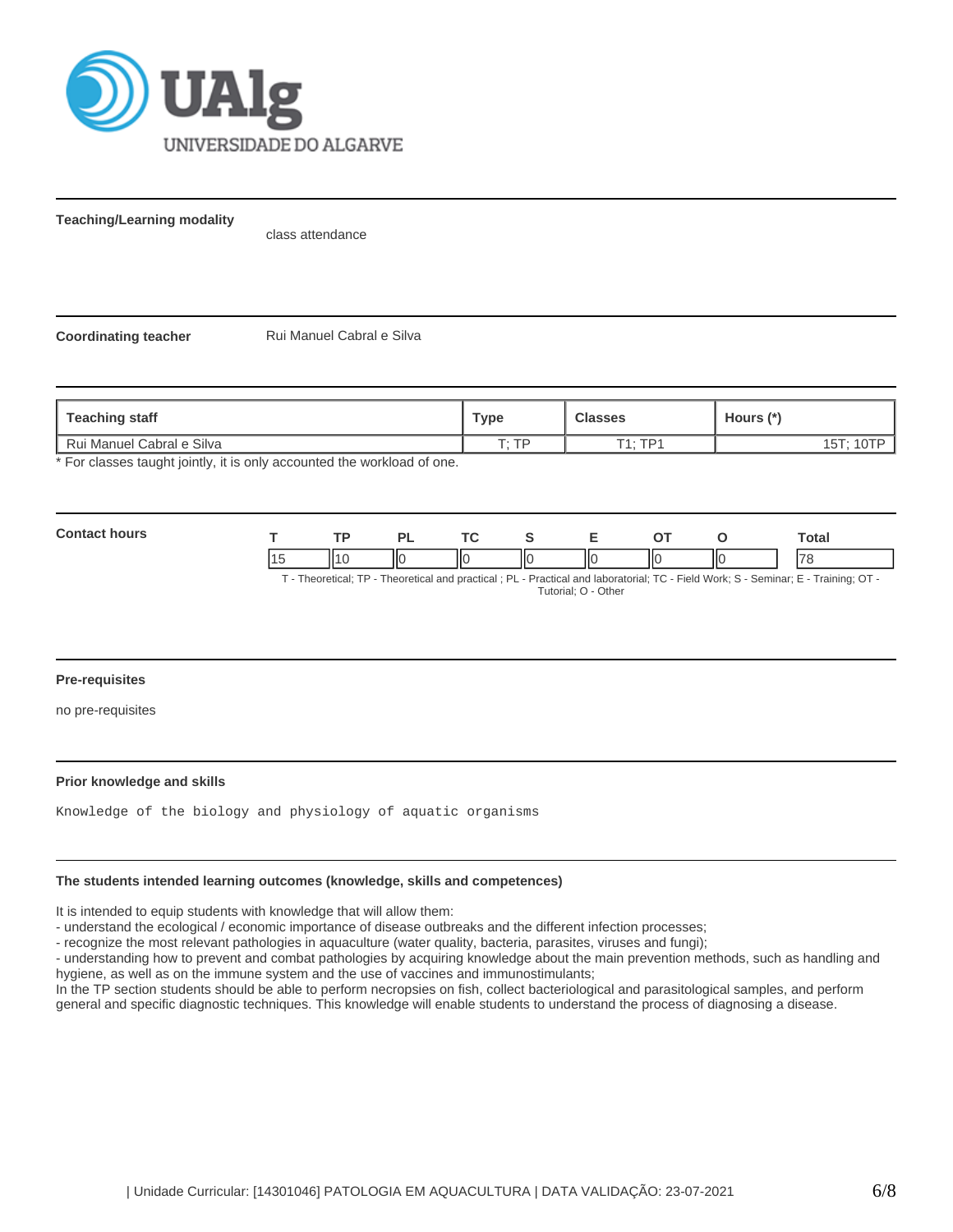

## **Syllabus**

Theoretical Component Most common factors that lead to the onset of diseases. Review of anatomy and physiology of fish. Epizootology - definitions. Water quality and diseases. Disease-causing bacteria in fish, examples. Fish parasites, examples of different organisms. Viruses causing diseases in fish, examples. Pathogenic organisms in the cultivation of crustaceans and molluscs. Like differences with fish. Diseases and non-pathogenic origin. Vaccination and immunostimulation.

Practitical Component Standards for sending and collecting fish. Analysis of the water quality of the experimental circuit. Necropsy performed on fish: aseptic collection of material for bacteriological and virological diagnosis. Isolation and identification of pathogenic bacteria in fish. Identification of parasitic fish organisms. Collection and identification of bacteria and parasites in bivalves (extra)

# **Teaching methodologies (including evaluation)**

The majoraty of the syllabus contents, wil have na introduction presented by the professor, followed by specific examples presented by the students (individual or group).

Continuous evaluation with three mandatory components:

- participation in e-activities (online), proposed by the teacher and students (15%);

- individual presentation, oral and written (35%) - on the researched syllabus chapter;

- individual written test (50%), on the theoretical and practical concepts addressed throughout the semester.

Final examination exemption, for those with a grade of 9.5 or above, in the written test. Final exam has the same weight (50%) as written test.

A grade below 9,5 on any of the three componentes, means Fail. Extra work can be forseen in such case.